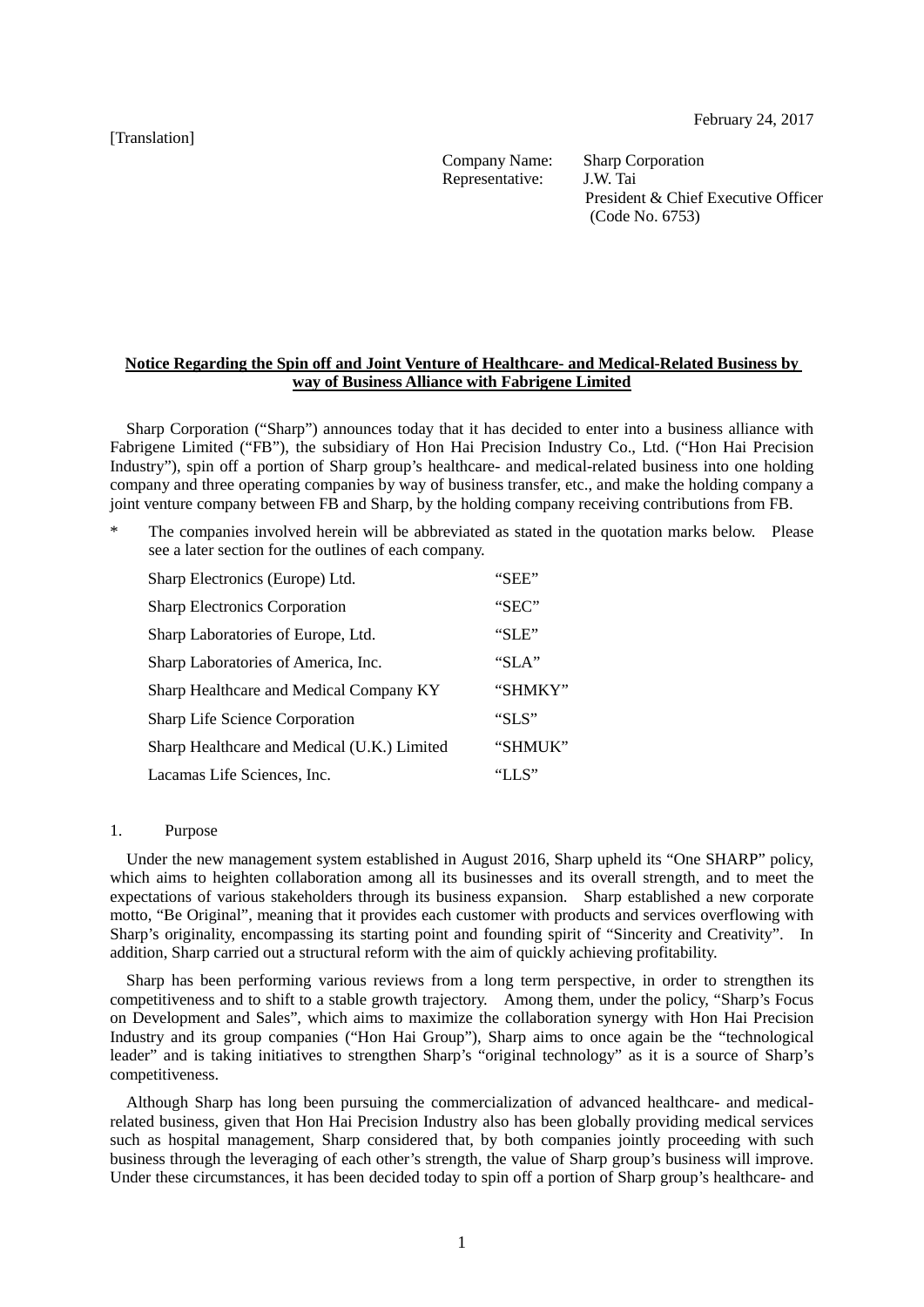medical-related business and to further the healthcare- and medical-related business as a joint venture business between FB (Hon Hai Precision Industry indirectly owns 100% of FB's equity interest) and Sharp.

The businesses subject to the spin off are the businesses related to the protein analysis equipment, microorganism sensor, bowel-sound sensor, soil analysis equipment, functional water producer, plant factory, new blood pressure measurement technology, and micro-fluid control technology (biochip) that had been held by Sharp. By joint venturing these businesses, Sharp will facilitate its research and development, and furthermore by pursuing sales through the utilization of Hon Hai Group's sales distribution channels and management skills, Sharp will expand its business globally.

## 2. Overview of this Transaction

After spinning off a portion of Sharp group's healthcare- and medical-related business through the following procedures, Sharp will further the healthcare- and medical-related business as a joint venture business with FB.

(1) Spinning off of the Healthcare- and Medical-Related Business (Scheduled on March 1, 2017)

Sharp will contribute in kind Sharp's healthcare- and medical-related business and related assets to the three companies that Sharp newly established (SLS, SHMUK and LLS (the "Operating Companies")), and will transfer the healthcare and medical-related business that has been engaged in by Sharp and its research and development subsidiaries, SLE and SLA, to the three Operating Companies.

There will be no contribution in kind of the business and assets from SLE and SLA to the Operating Companies.



(2) Contributions in Kind of the Operating Companies' Shares to the Holding Company (Scheduled on March 1, 2017)

Sharp will establish SHMKY as the holding company of the three Operating Companies by contributing in kind the shares of three Operating Companies that Sharp holds to SHMKY which was established by Sharp.

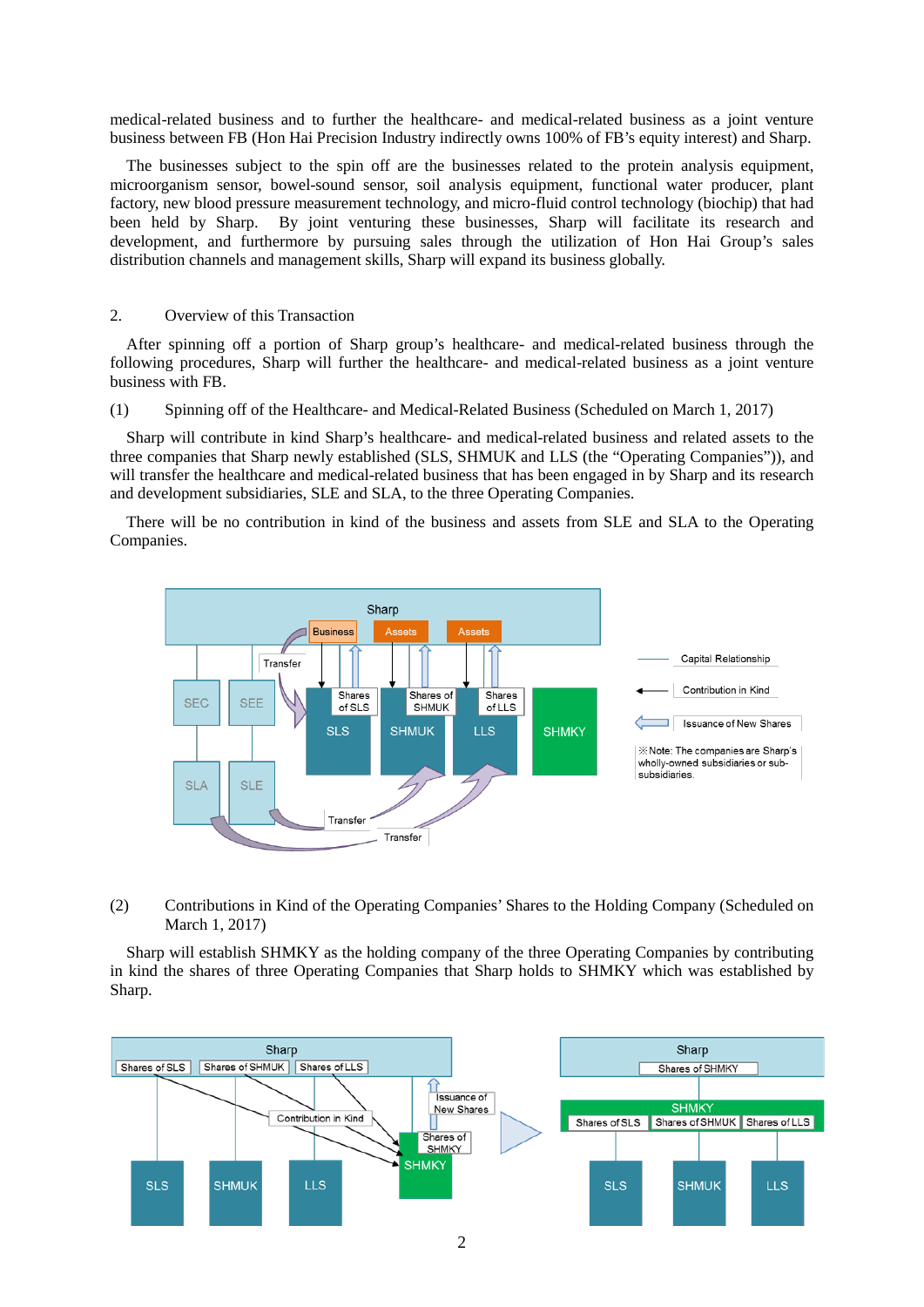## (3) Joint Venturing by Issuing SHMKY's new Shares (Capital Increase) to FB (Scheduled on March 31, 2017)

SHMKY will receive a capital increase from FB by issuing new shares. Thereby, Sharp will make SHMKY a joint venture company between FB and Sharp, and develop its healthcare- and medical-related business through the joint management of the three affiliated Operating Companies.



- 3. Outline of the Operating Companies and joint venture company
- (1) Outline of the subsidiary (sub-subsidiary) that is a company from which the business will be transferred

| $\left( 1 \right)$ | Name                                | Sharp Laboratories of Europe, Ltd.                                                                                                                                         | Sharp Laboratories of America, Inc.                                                                                                                                                                       |
|--------------------|-------------------------------------|----------------------------------------------------------------------------------------------------------------------------------------------------------------------------|-----------------------------------------------------------------------------------------------------------------------------------------------------------------------------------------------------------|
| (11)               | Location                            | <b>Edmund Halley Road, Oxford Science</b><br>Park, Oxford, OX4 4GB, U.K.                                                                                                   | 5700 NW Pacific Rim Blvd., Camas,<br>WA 98607, U.S.A.                                                                                                                                                     |
| (iii)              | Title and Name of<br>Representative | Director, I. Thompson                                                                                                                                                      | Director, Nobuyuki Matsumoto                                                                                                                                                                              |
|                    | (iv) Details of Business            | Research and development, etc. of<br>optoelectronics, imaging technology,<br>liquid crystal, energy, health-related<br>matters, solar cells, and information<br>technology | Research and development, etc. of<br>digital imaging, multimedia<br>communication, mobile computing,<br>digital office technology, IC process<br>technology, and liquid crystalline<br>process technology |
| (V)                | Capital                             | 12,200,000 British pounds                                                                                                                                                  | 27,168,909.40 U.S. dollars                                                                                                                                                                                |

(For reference) Outline of the parent companies (Sharp's subsidiaries) of the companies above

| Name<br>$\rm(i)$                             | Sharp Electronics (Europe) Ltd.                          | <b>Sharp Electronics Corporation</b>                                                                                 |
|----------------------------------------------|----------------------------------------------------------|----------------------------------------------------------------------------------------------------------------------|
| Location<br>(11)                             | 4 Furzeground Way Uxbridge,<br>Middlesex, UB11 1EZ, U.K. | 100 Paragon Drive, Montvale, NJ,<br>07645, U.S.A.                                                                    |
| Title and Name of<br>(iii)<br>Representative | CEO, Tetsuji Kawamura                                    | CEO, Douglas Albregts                                                                                                |
| (iv) Details of Business                     | Control of the business in Europe, etc.                  | Manufacturing and sales of<br>household appliances and office<br>machines as well as sales of electric<br>components |
| Capital<br>$\bf{V}$                          | 80,469,437 British pounds                                | 448,292,240 U.S. dollars                                                                                             |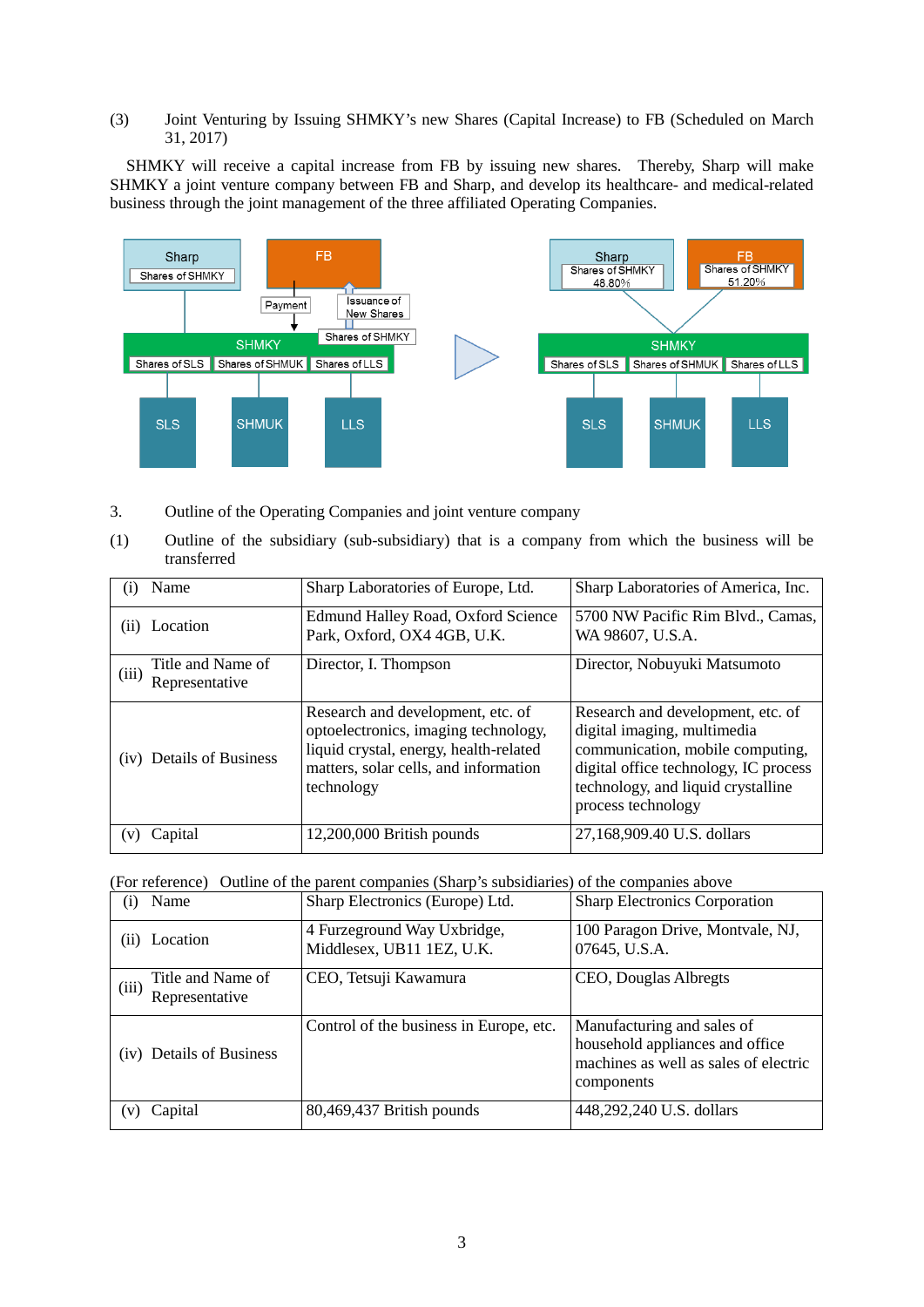(2) Outline of the Operating Companies (assignee companies of the business or assets)

| (i)   | Name                                                             | Sharp Life Science<br>Corporation                                                                                                                   | Sharp Healthcare and<br>Medical (U.K.) Limited                                                                                                      | Lacamas Life Sciences,<br>Inc.                                                                                                                                         |
|-------|------------------------------------------------------------------|-----------------------------------------------------------------------------------------------------------------------------------------------------|-----------------------------------------------------------------------------------------------------------------------------------------------------|------------------------------------------------------------------------------------------------------------------------------------------------------------------------|
| (ii)  | Location                                                         | $7-1-16$ ,<br>Minatojimaminamimach Oxford Science Park,<br>i, Chuo-ku, Kobe-shi,<br>Hyogo                                                           | Edmund Halley Road,<br>Oxford, OX4 4GB, U.K.                                                                                                        | 5700 NW Pacific Rim<br>Blvd., Camas, WA<br>98607, U.S.A.                                                                                                               |
| (iii) | Title and Name of<br>Representative                              | Director, Kazuya<br>Kitamura                                                                                                                        | Director, Chris Brown                                                                                                                               | President, Mike Detlef                                                                                                                                                 |
| (iv)  | <b>Details of Business</b>                                       | Mainly development,<br>manufacture, sale, and<br>import and export of<br>medical devices and the<br>like as well as software<br>therefor            | Mainly development,<br>manufacture, sale, and<br>import and export of<br>medical devices and the<br>like as well as software<br>therefor            | Mainly development,<br>manufacture, sale, and<br>import and export of<br>medical devices and the<br>like as well as software<br>therefor                               |
| (v)   | Capital                                                          | 2,500,000 yen                                                                                                                                       | 50,000 British pounds                                                                                                                               | 50,000 U.S. dollars                                                                                                                                                    |
| (vi)  | Date of Establishment                                            | September 1, 2016                                                                                                                                   | December 29, 2016                                                                                                                                   | December 28, 2016                                                                                                                                                      |
|       | (vii) Fiscal Year Ended                                          | December                                                                                                                                            | January                                                                                                                                             | March                                                                                                                                                                  |
|       |                                                                  | 4,676,997 yen                                                                                                                                       | 50,000 British pounds                                                                                                                               | 50,000 U.S. dollars                                                                                                                                                    |
|       | (viii) Net Assets                                                | (as of December 31,<br>2016)                                                                                                                        | (as of December 31,<br>2016)                                                                                                                        | (as of December 31,<br>2016)                                                                                                                                           |
|       |                                                                  | 4,676,997 yen                                                                                                                                       | 50,000 British pounds                                                                                                                               | 50,000 U.S. dollars                                                                                                                                                    |
| (ix)  | <b>Total Assets</b>                                              | (as of December 31,<br>2016)                                                                                                                        | (as of December 31,<br>2016)                                                                                                                        | (as of December 31,<br>2016)                                                                                                                                           |
| (x)   | Major Shareholder and<br>Shareholding<br>Percentage              | Sharp 100%                                                                                                                                          | Sharp 100%                                                                                                                                          | Sharp 100%                                                                                                                                                             |
| (xi)  | Relationship Between the Listed Company and the Relevant Company |                                                                                                                                                     |                                                                                                                                                     |                                                                                                                                                                        |
|       | Capital Relationship                                             | shares of the relevant<br>company.                                                                                                                  | Sharp holds 100% of the Sharp holds 100% of the Sharp holds 100% of the<br>shares of the relevant<br>company.                                       | shares of the relevant<br>company.                                                                                                                                     |
|       | Personnel Relationship                                           | Sharp dispatches its<br>officers to the relevant<br>company.                                                                                        | Sharp dispatches its<br>officers to the relevant<br>company.                                                                                        | Sharp dispatches its<br>officers to the relevant<br>company.                                                                                                           |
|       | Transaction<br>Relationship                                      | There is no transaction<br>be stated between Sharp<br>and the relevant<br>company.                                                                  | There is no transaction<br>be stated between Sharp<br>and the relevant<br>company.                                                                  | There is no transaction<br>relationship that needs to relationship that needs to relationship that needs to<br>be stated between Sharp<br>and the relevant<br>company. |
|       | Status as a Related<br>Party                                     | The relevant company is<br>a subsidiary of Sharp.<br>Therefore, the relevant<br>company falls under the<br>category of a related<br>party of Sharp. | The relevant company is<br>a subsidiary of Sharp.<br>Therefore, the relevant<br>company falls under the<br>category of a related<br>party of Sharp. | The relevant company is<br>a subsidiary of Sharp.<br>Therefore, the relevant<br>company falls under the<br>category of a related<br>party of Sharp.                    |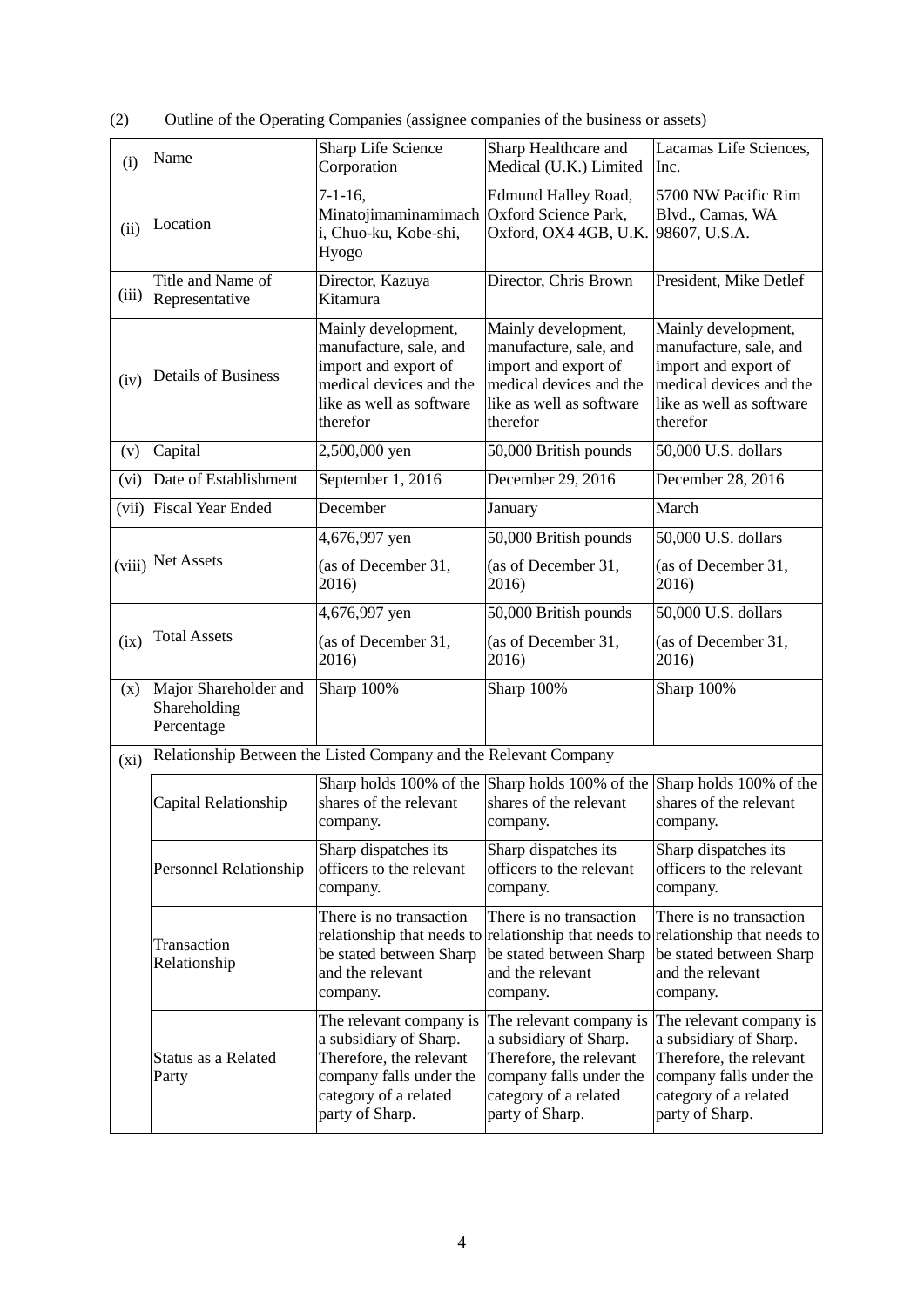| (3) | Outline of the joint venture company (holding company) |  |  |
|-----|--------------------------------------------------------|--|--|
|     |                                                        |  |  |

| (i)    | Name                                                | Sharp Healthcare and Medical Company KY                                                                                                 |
|--------|-----------------------------------------------------|-----------------------------------------------------------------------------------------------------------------------------------------|
| (ii)   | Location                                            | Walkers Corporate Limited, Cayman Corporate Centre, 27 Hospital Road,<br>George Town, Grand Cayman KY1-9008, Cayman Island              |
| (iii)  | Title and Name of<br>Representative                 | Director, Mototaka Taneya                                                                                                               |
| (iv)   | <b>Details of Business</b>                          | Holding company                                                                                                                         |
| (v)    | Capital                                             | 20,000 U.S. dollars                                                                                                                     |
| (vi)   | Date of Establishment                               | December 28, 2016                                                                                                                       |
| (vii)  | <b>Fiscal Year Ended</b>                            | December                                                                                                                                |
| (viii) | <b>Net Assets</b>                                   | 20,000 U.S. dollars (as of December 31, 2016)                                                                                           |
| (ix)   | <b>Total Assets</b>                                 | 20,000 U.S. dollars (as of December 31, 2016)                                                                                           |
| (x)    | Major Shareholder and<br>Shareholding<br>Percentage | Sharp 100%                                                                                                                              |
| (xi)   |                                                     | Relationship Between the Listed Company and the Relevant Company                                                                        |
|        | Capital Relationship                                | Sharp holds 100% of the shares of the relevant company.                                                                                 |
|        | Personnel Relationship                              | Sharp dispatches its officers to the relevant company.                                                                                  |
|        | Transaction<br>Relationship                         | There is no transaction relationship that needs to be stated.                                                                           |
|        | <b>Status as a Related Party</b>                    | The relevant company is a subsidiary of Sharp. Therefore, the relevant<br>company falls under the category of a related party of Sharp. |

# (4) Outline of the other party of the business alliance

| (i)    | Name                                                | Fabrigene Limited                                                                                                                                                                                      |  |
|--------|-----------------------------------------------------|--------------------------------------------------------------------------------------------------------------------------------------------------------------------------------------------------------|--|
| (ii)   | Location                                            | P.O. Box 31119 Grand Pavilion, Hibiscus Way, 802 West Bay Road, Grand<br>Cayman, KY1-1205 Cayman Islands                                                                                               |  |
| (iii)  | Title and Name of<br>Representative                 | Director, Leonard Liang-Hsiang Wu                                                                                                                                                                      |  |
| (iv)   | <b>Details of Business</b>                          | Holding company                                                                                                                                                                                        |  |
| (v)    | Capital                                             | 1 US dollar                                                                                                                                                                                            |  |
| (vi)   | Date of Establishment                               | October 18, 2016                                                                                                                                                                                       |  |
| (vii)  | Major Shareholder and<br>Shareholding<br>Percentage | Hon Hai Precision Industry indirectly holds 100% of shares of the relevant<br>company.                                                                                                                 |  |
| (viii) |                                                     | Relationship Between the Listed Company and the Relevant Company                                                                                                                                       |  |
|        | Capital Relationship                                | The relevant company is indirectly invested in 100% by Hon Hai Precision<br>Industry, Sharp's parent company, therefore, the relevant company is a<br>subsidiary of Hon Hai Precision Industry. $(*1)$ |  |
|        | Personnel Relationship                              | There is no personnel relationship that needs to be stated between Sharp<br>and the relevant company.<br>Mr. J.W. Tai, Sharp's president and Chief Executive Officer, is the director                  |  |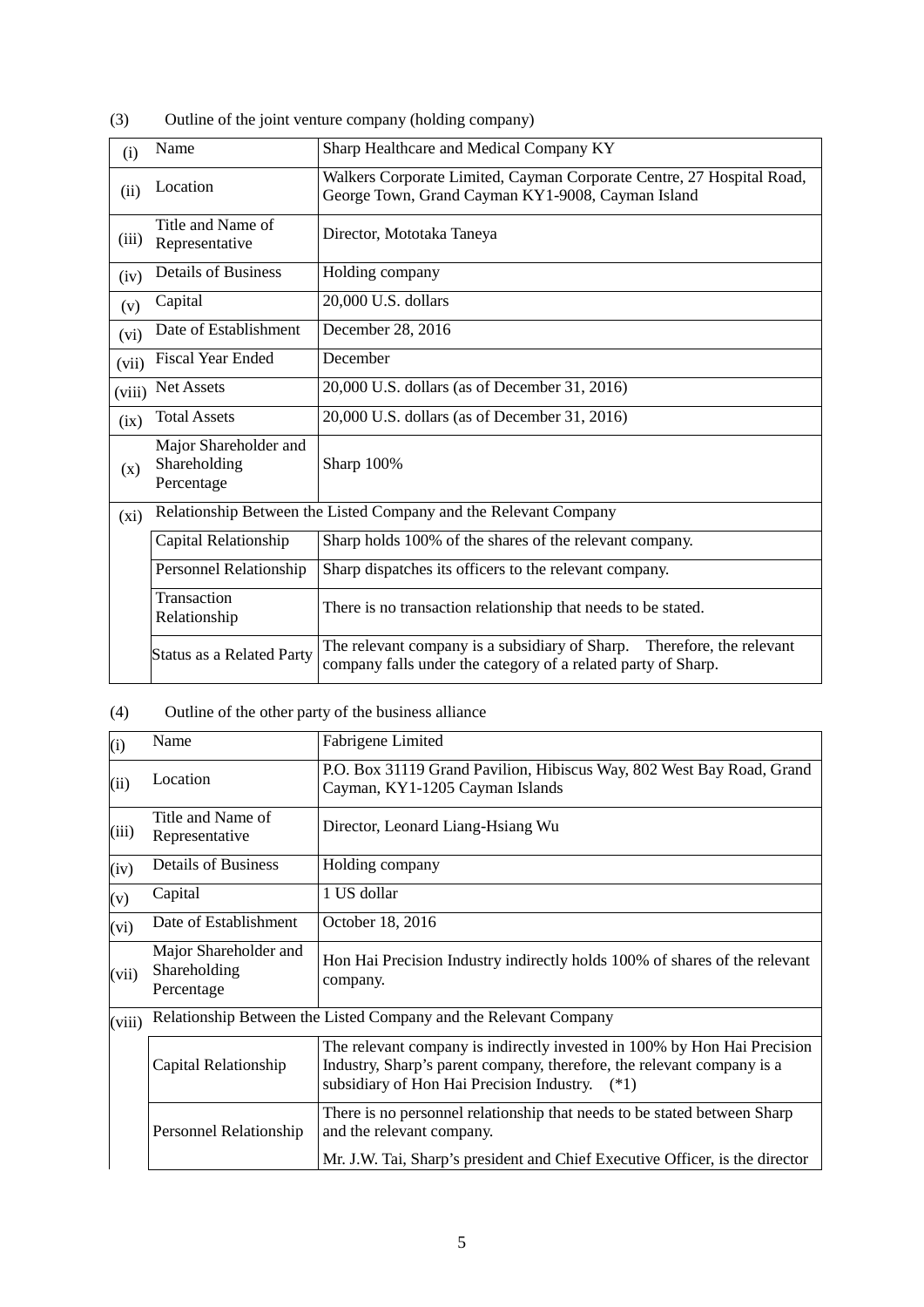|      |                                                                                           | of Hon Hai Precision Industry.                                                                                                                                                       |
|------|-------------------------------------------------------------------------------------------|--------------------------------------------------------------------------------------------------------------------------------------------------------------------------------------|
|      | Transaction                                                                               | There is no transaction relationship that needs to be stated between Sharp<br>and the relevant company.                                                                              |
|      | Relationship                                                                              | There is no transaction relationship that needs to be stated between any<br>related person or related company of Sharp and the relevant company or<br>those of the relevant company. |
|      | Status as a Related Party                                                                 | The relevant company is a subsidiary of Hon Hai Precision Industry.<br>Therefore, the relevant company falls under the category of a related party<br>of Sharp.                      |
| (ix) | Years $(*2)$                                                                              | Results of Operations and Financial Conditions of the Relevant Company for Previous Three Fiscal                                                                                     |
|      | <b>Fiscal Year Ended</b>                                                                  | Fiscal year ended December, 2016                                                                                                                                                     |
|      | <b>Net Assets</b>                                                                         | 1 U.S. dollar                                                                                                                                                                        |
|      | <b>Total Assets</b>                                                                       | 1 U.S. dollar                                                                                                                                                                        |
|      | Net Assets per Share                                                                      | 1 U.S. dollar                                                                                                                                                                        |
|      | Proceeds of Sale                                                                          |                                                                                                                                                                                      |
|      | <b>Operating Income</b>                                                                   |                                                                                                                                                                                      |
|      | <b>Ordinary Income</b>                                                                    |                                                                                                                                                                                      |
|      | Net Income                                                                                |                                                                                                                                                                                      |
|      | Net Income per Share                                                                      |                                                                                                                                                                                      |
|      | Dividend per Share<br>$\mathbf{v}$ and $\mathbf{v}$<br>$\sim$ $\sim$ $\sim$ $\sim$ $\sim$ | $\mathbf{u}$ and $\mathbf{v}$ and $\mathbf{v}$ and $\mathbf{v}$ and $\mathbf{v}$ and $\mathbf{v}$ and $\mathbf{v}$                                                                   |

<sup>\*1</sup> In this notice, the judgment that Hon Hai Precision Industry is Sharp's parent company and other judgments relating to the related company and the related party are based on the facts that Sharp recognizes, according to Japanese law, regulations, and accounting standards. Such judgments are not made based on laws, regulations, or accounting standards other than those of Japan.

\*2 Because the relevant company was established in 2016, there are only results for the fiscal year ended December 2016, and there are no applicable results of operations and financial conditions for the fiscal year ended December 2014 and December 2015.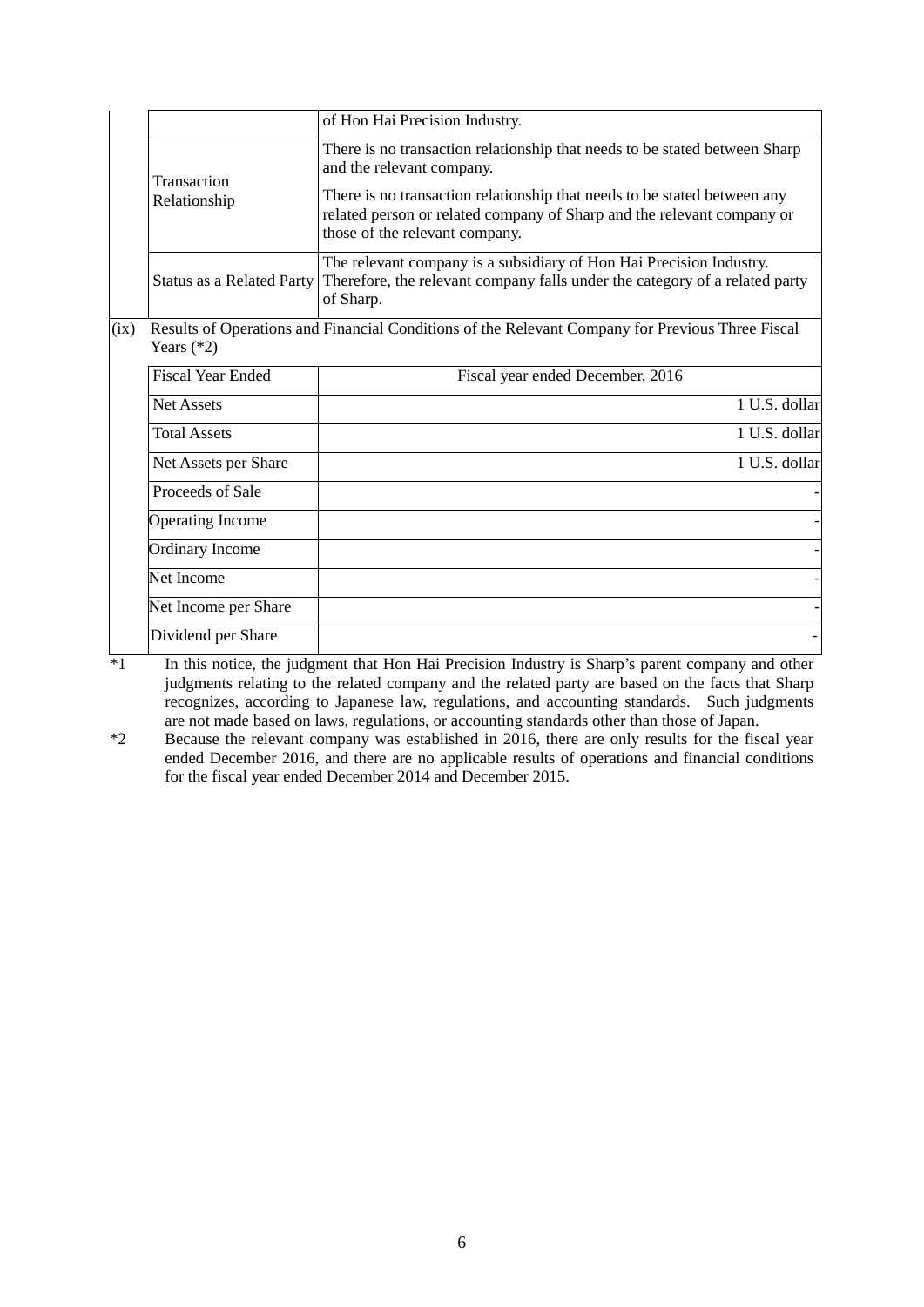- 4. Outline of business and assets transfer from Sharp to the three Operating Companies
- (1) Outline of business transfer (contribution in kind) from Sharp to SLS

Sharp will transfer (contribution in kind) a portion of Sharp's healthcare- and medical-related business to SLS.

| (i)   | Details of the<br><b>Transferred Business</b>                             | Planning, development and sales of measuring equipment, health<br>equipment, and medical equipment, etc. |                                                                                                            |  |
|-------|---------------------------------------------------------------------------|----------------------------------------------------------------------------------------------------------|------------------------------------------------------------------------------------------------------------|--|
| (ii)  | Proceeds of Sale and<br>Ordinary Income in the<br>Most Recent Fiscal Year | Proceeds of<br>Sale                                                                                      | 170 million yen (fiscal year ended March 2016)                                                             |  |
|       |                                                                           | Ordinary loss                                                                                            | -81 million yen (fiscal year ended March 2016)                                                             |  |
| (iii) | Items and Amounts of<br>Assets and Debts                                  | Assets                                                                                                   | Building (32 million yen), Facilities (181 million yen),<br>intellectual property rights (0.2 million yen) |  |
|       |                                                                           | <b>Debts</b>                                                                                             |                                                                                                            |  |
|       | Transfer Price and                                                        | <b>Transfer Price</b>                                                                                    | 212 million yen                                                                                            |  |
| (iv)  | Method of Settlement                                                      | Method of<br>Settlement                                                                                  | Issuance of SLS's 4,243 new shares (contribution in<br>kind)                                               |  |
| (v)   | Procedure                                                                 | Sharp will implement the transfer by a simplified procedure                                              |                                                                                                            |  |

### (2) Outline of the assets contributed in kind from Sharp to SHMUK

| Assets to be Contributed        | <b>Book Value</b> | Value of the Property<br>Subject to Contribution<br>in Kind | Class and Number of<br><b>SHMUK Shares to be</b><br><b>Issued</b> |
|---------------------------------|-------------------|-------------------------------------------------------------|-------------------------------------------------------------------|
| Intellectual Property<br>Rights | 0 yen             | 0 ven                                                       | 100 shares                                                        |

### (3) Outline of the assets contributed in kind from Sharp to LLS

| Assets to be Contributed        | <b>Book Value</b> | Value of the Property<br>Subject to Contribution<br>in Kind | Class and Number of<br>LLS Shares to be Issued |
|---------------------------------|-------------------|-------------------------------------------------------------|------------------------------------------------|
| Intellectual Property<br>Rights | 0 ven             | 0 ven                                                       | 100 shares                                     |

## 5. Details of contribution in kind from Sharp to SHMKY

(1) Outline of contribution in kind (classes and number of shares of the three Operating Companies that are making contributions)

| $4,343$ shares |
|----------------|
| 101 shares     |
| 600 shares     |
|                |

| (2) | Outline of SHMKY's shares to be issued in response to contribution in kind |                                                        |  |
|-----|----------------------------------------------------------------------------|--------------------------------------------------------|--|
|     | Shares to be issued                                                        | 196,905,951 common shares                              |  |
|     | Issue price                                                                | 1,969,059 U.S. dollars (0.01 U.S. dollar<br>per share) |  |
|     |                                                                            | (223 million yen. This is calculated at                |  |
|     |                                                                            | 1 U.S. dollar = $113.38$ yen as of                     |  |
|     |                                                                            | February 23, 2017, for reference.)                     |  |
| 6.  | Issuance of SHMKY's shares to FB                                           |                                                        |  |
| (1) | Class and number of shares before the issuance                             |                                                        |  |
|     | Sharp (after contribution in kind)                                         | 198,905,951 common shares                              |  |

(2) Class and number of shares to be issued to FB

(percentage of voting rights: 100%)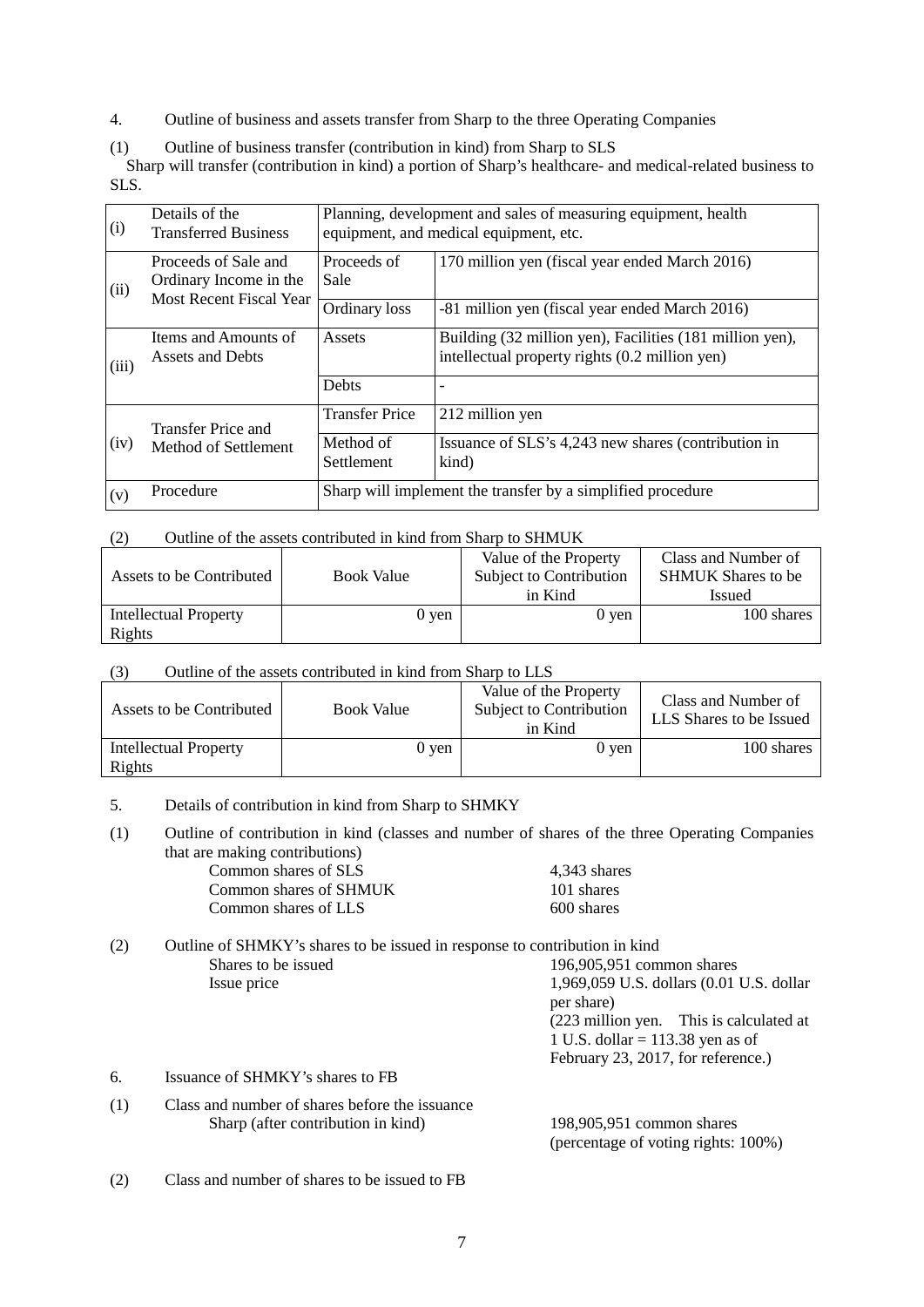|                                                        | Number of shares to be issued<br>Issue price             | 208,702,344 common shares<br>25,000,000 U.S. dollars (0.12 U.S.<br>dollar per share)<br>$(2,835)$ million yen. This is calculated<br>at 1 U.S. dollar = $113.38$ yen as of<br>February 23, 2017, for reference.) |
|--------------------------------------------------------|----------------------------------------------------------|------------------------------------------------------------------------------------------------------------------------------------------------------------------------------------------------------------------|
| (3)                                                    | Status of shares held after the issuance<br>Sharp<br>FB. | 198,905,951 shares (percentage of<br>voting rights: 48.80%)<br>$208,702,344$ shares (percentage of<br>voting rights: $51.20\%$ )                                                                                 |
| 7.                                                     | Schedule                                                 |                                                                                                                                                                                                                  |
| (1) Date of decision and conclusion of the agreement   |                                                          | February 24, 2017                                                                                                                                                                                                |
| (2) Date of business transfer and contribution in kind |                                                          | March 1, $2017$ (to be fixed)                                                                                                                                                                                    |
| (3) Date of issuance of new shares                     |                                                          | March 31, 2017 (to be fixed)                                                                                                                                                                                     |

8. Future outlook

It is expected that a gain of approximately 7,500 thousand US dollars (850 million yen. This is calculated at 1 U.S. dollar = 113.38 yen as of February 23, 2017, for reference.) from the change in equity will be recorded in the consolidated account for the fiscal year ending March 2017 as a result of the increase in SHMKY's consolidated net assets due to the investment by FB (however, this may fluctuate due to the business results of SHMKY and the three Operating Companies).

9. Matter concerning the transactions with controlling shareholders, etc.

(1) Whether the transaction falls under transactions with the controlling shareholders, etc. and whether it conforms to the guidelines regarding measures to protect minority shareholders

Since FB, the partner in the business alliance, is the subsidiary of Hon Hai Precision Industry, SHMKY's issuance of new shares to FB accompanying this business alliance (the "Joint Venturing") falls under transactions with the controlling shareholder, etc.

With regard to the transactions with the controlling shareholder, etc., Sharp is attempting to enhance growth and development, and improve business performance by closely cooperating with Hon Hai Precision Industry while sufficiently respecting the independence of each other, and has recognized that the attempt to enhance the business efficiency of Sharp and expand sales and profits, etc. through cooperation with Hon Hai Group will lead to benefits for the minority shareholders. In addition, Sharp established the guidelines regarding the measures to protect minority shareholders in the corporate governance report that was disclosed on January 18, 2017, as follows:

\* Transactions with controlling shareholders, etc. will be performed only in cases where the transactions, etc. are found necessary and rational and the transaction terms thereof are found appropriate in consideration for market value, Sharp's profitability and others in the same manner as transactions with third parties.

\* Sharp shall determine whether it will engage in the transactions, etc. using the proper procedures in consideration of conflict of interests or existence of interests under the relevant laws and ordinances including the Companies Act before the commencement of such transactions, etc., and Sharp shall make resolutions in the board of directors meetings that includes Sharp's outside directors, as necessary.

\* The status of procedures pertaining to transactions, etc. shall be confirmed subsequently.

It is planned that the Joint Venturing will improve and increase Sharp's benefits by attempting to expand the profitability of the healthcare- and medical-related business, which Sharp has been working on, through the utilization of technology and customers of the business partners; and this will in turn result in benefits